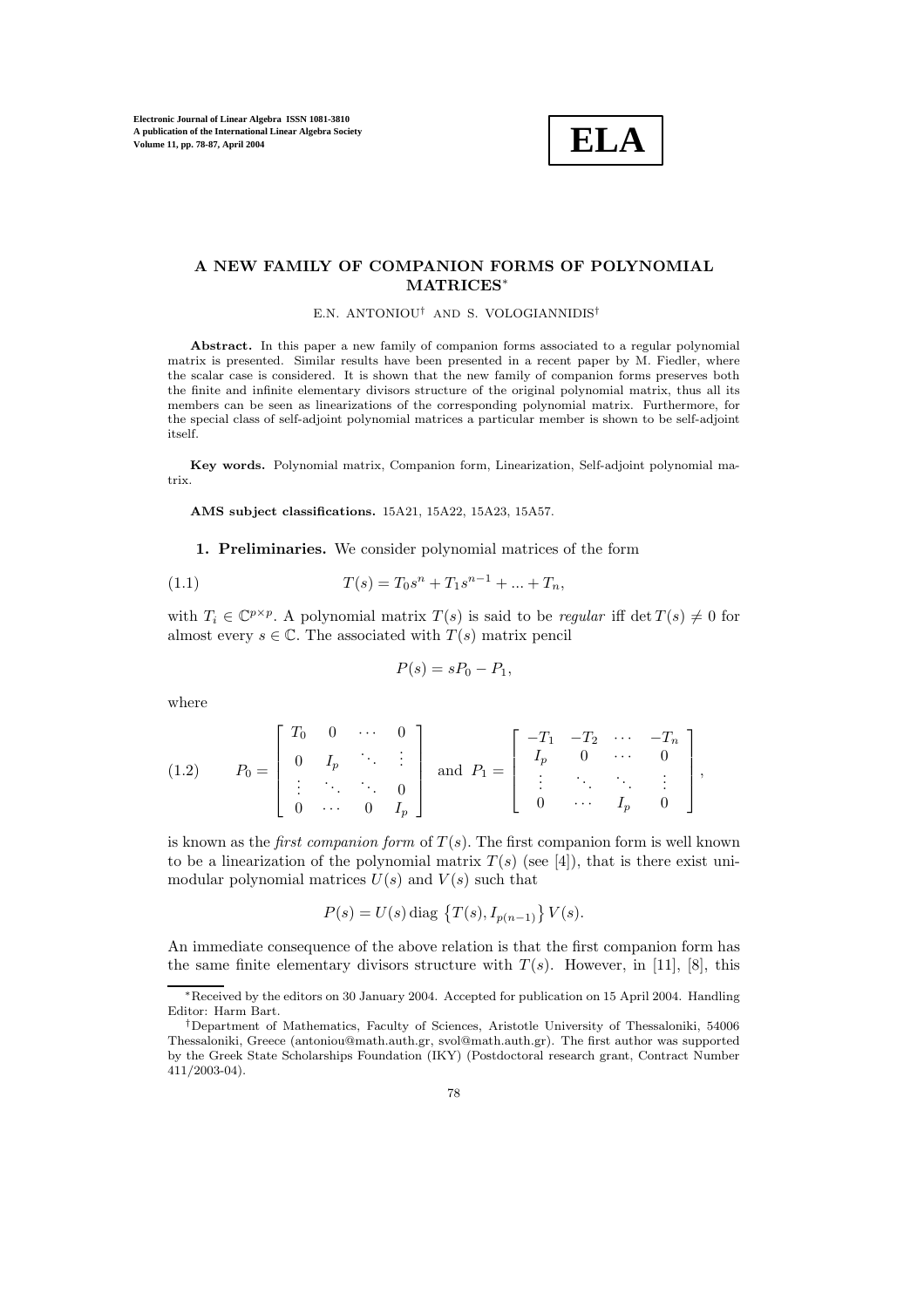

important property of the first companion form of  $T(s)$  has been shown to hold also for the infinite elementary divisors structures of  $P(s)$  and  $T(s)$ .

Motivated by the preservation of both finite and infinite elementary divisors structure, a notion of strict equivalence between a polynomial matrix and a pencil has been proposed in [11]. According to this definition, a polynomial matrix is said to be strictly equivalent to a matrix pencil iff they possess identical finite and infinite elementary divisors structure, which in the special case where both matrices are of degree one (i.e., pencils) reduces to the standard definition of [2].

Similar results hold for the *second companion form* of  $T(s)$  defined by

$$
\hat{P}(s) = sP_0 - \hat{P}_1,
$$

where  $P_0$  is defined in (1.2) and

$$
\hat{P}_1 = \begin{bmatrix} -T_1 & I_p & \cdots & 0 \\ -T_2 & 0 & \ddots & \vdots \\ \vdots & \vdots & \ddots & I_p \\ -T_n & 0 & \cdots & 0 \end{bmatrix}.
$$

It can be easily seen that  $\det T(s) = \det P(s) = \det \hat{P}(s)$ , so the matrix pencils  $P(s)$ ,  $\hat{P}(s)$  are regular iff  $T(s)$  is regular.

The aim of the present note is to introduce a new family of companion forms for a given regular polynomial matrix, which can be parametrized by products of elementary constant matrices, an idea appeared recently in [1] for the scalar case. Surprisingly, this new family contains apart form the first and second companion forms, many new ones, unnoticed in the subject's bibliography. Companion forms of polynomial matrices (or even scalar polynomials) are of particular interest in many research fields as a theoretical or computational tool. First order representations are in general easier to manipulate and provide better insight on the underlying problem. In view of the variety of forms arising from the proposed family of linearizations, one may choose particular ones that are better suited for specific applications (for instance when dealing with self-adjoint polynomial matrices [3], [4], [7], [5], [6] or the quadratic eigenvalue problem [10]).

The content is organized as follows: in Section 2, we present the new family of companion forms and prove some basic properties of its members. In Section 3, the class of self-adjoint polynomial matrices is considered and a new linearization with the appealing property of being self-adjoint is proposed and some spectral properties are discussed. Finally in Section 4, we summarize our results and briefly discuss subjects for further research and applications.

2. Main Results. In what follows,  $\mathbb R$  and  $\mathbb C$  denote the fields of real and complex numbers respectively and  $\mathbb{K}^{p \times m}$  where  $\mathbb K$  is a field, stands for the set of  $p \times m$  matrices with elements in  $K$ . The transpose (resp. conjugate transpose) of a matrix  $A$  will be denoted by  $A^{\dagger}$  (resp.  $A^*$ ), det A is the determinant and ker A is the right nullspace or kernel of the matrix A. A standard assumption throughout the paper is the regularity of the polynomial matrix  $T(s)$ , i.e.,  $\det T(s) \neq 0$  for almost every  $s \in \mathbb{C}$ .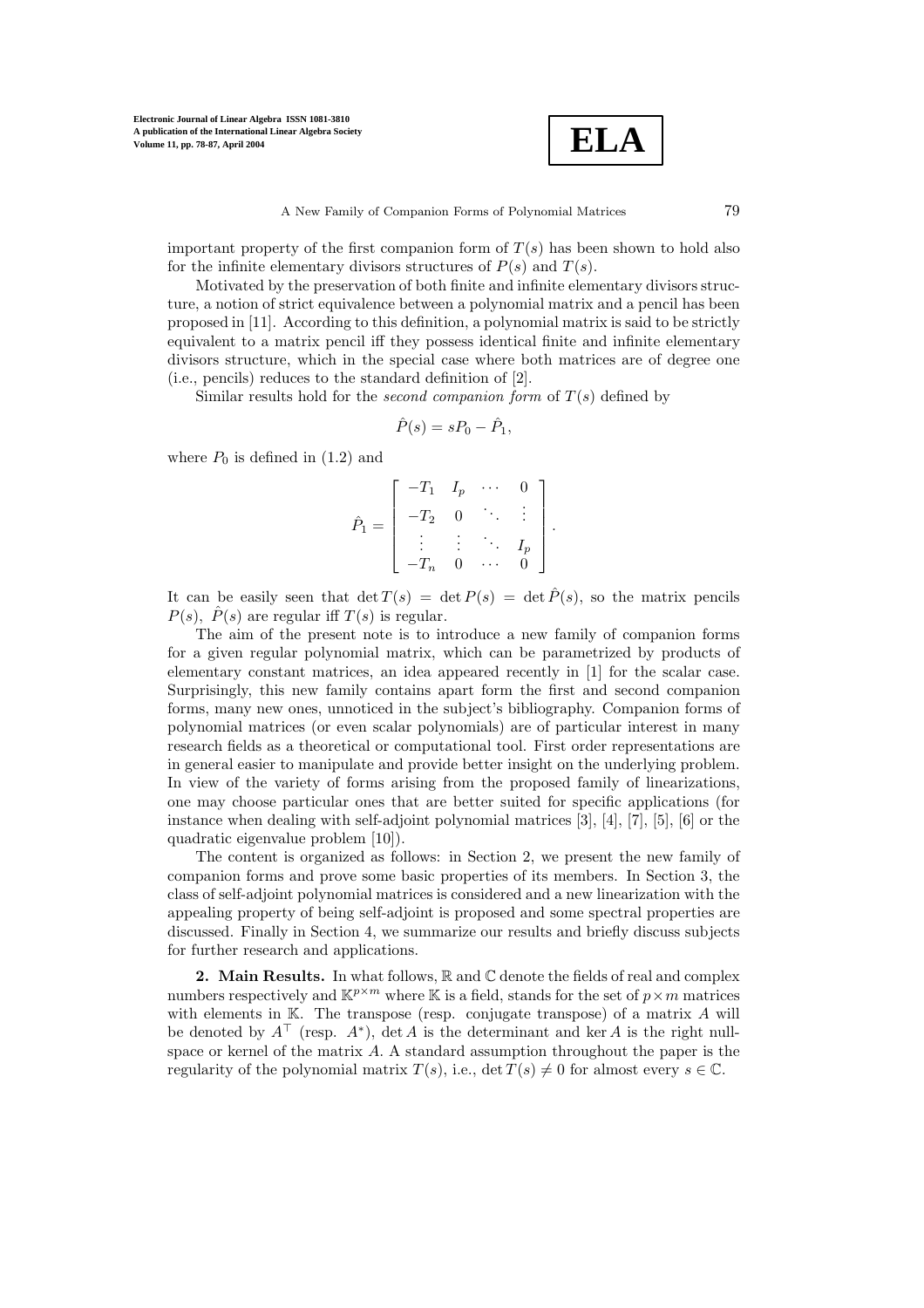$$
\fbox{ELA}
$$

80 E.N. Antoniouand S. Vologiannidis

Following similar lines with [1] we define the matrices

(2.1) 
$$
A_0 = \text{diag}\{T_0, I_{p(n-1)}\},
$$

(2.2) 
$$
A_k = \begin{bmatrix} I_{p(k-1)} & 0 & \cdots \\ 0 & C_k & \ddots \\ \vdots & \ddots & I_{p(n-k-1)} \end{bmatrix}, k = 1, 2, \ldots, n-1,
$$

(2.3) 
$$
A_n = \text{diag}\{I_{p(n-1)}, -T_n\},\
$$

where

(2.4) 
$$
C_k = \begin{bmatrix} -T_k & I_p \\ I_p & 0 \end{bmatrix}.
$$

The above defined sequence of matrices  $A_i$ ,  $i = 0, 1, \ldots, n$  can be easily shown to provide an easy way to derive the first and second companion forms of the polynomial matrix  $T(s)$ . The following lemma is a generalization of Lemma 2.1 in [1] where the monic, scalar case is considered.

LEMMA 2.1. The first and second companion forms of  $T(s)$  are given respectively *by*

(2.5) 
$$
P(s) = sA_0 - A_1 A_2 ... A_n,
$$

(2.6) 
$$
\hat{P}(s) = sA_0 - A_n A_{n-1} \dots A_1.
$$

*Proof.* The matrix product  $A_1A_2...A_n$  can be easily seen to be equal to  $P_1$ in (1.2) by following similar inductive steps as in the proof of Lemma 2.1 in [1], while obviously  $A_0 = P_0$ , so (2.5) holds. Equation (2.6) can be shown using similar arguments.  $\square$ 

Before we proceed to the main result of this section, we state and prove the following lemma which will be instrumental in the sequel.

Lemma 2.2. *Let* E, F, G *be a triple of square matrices, with* F *non-singular and*  $GE = EG$ *. Then.* 

*a) the following equation holds:*

(2.7) 
$$
(\lambda E - GF)F^{-1}(sE - FG) = (sE - GF)F^{-1}(\lambda E - FG),
$$

*for every*  $(s, \lambda) \in \mathbb{C}^2$ .

*b)* If ker  $E^{\top} \cap \ker G^{\top} = \{0\}$  and  $\lambda E - FG$  is non-singular for some  $\lambda \in \mathbb{C}$ , then  $\lambda E - GF$  *is non-singular as well.* 

*Proof*. a) Equation (2.7) can be verified by straightforward computation using the assumption  $GE = EG$ .

b) Assume that  $\lambda E - GF$  is singular. Thus there exists a row vector  $x^{\perp} \neq 0$ such that  $x^{\top}(\lambda E - GF) = 0$ . Premultiplying (2.7) by  $x^{\top}$  and using the fact that  $F^{-1}(\lambda E - FG)$  is non-singular, we obtain

$$
x^{\top}(sE - GF) = 0,
$$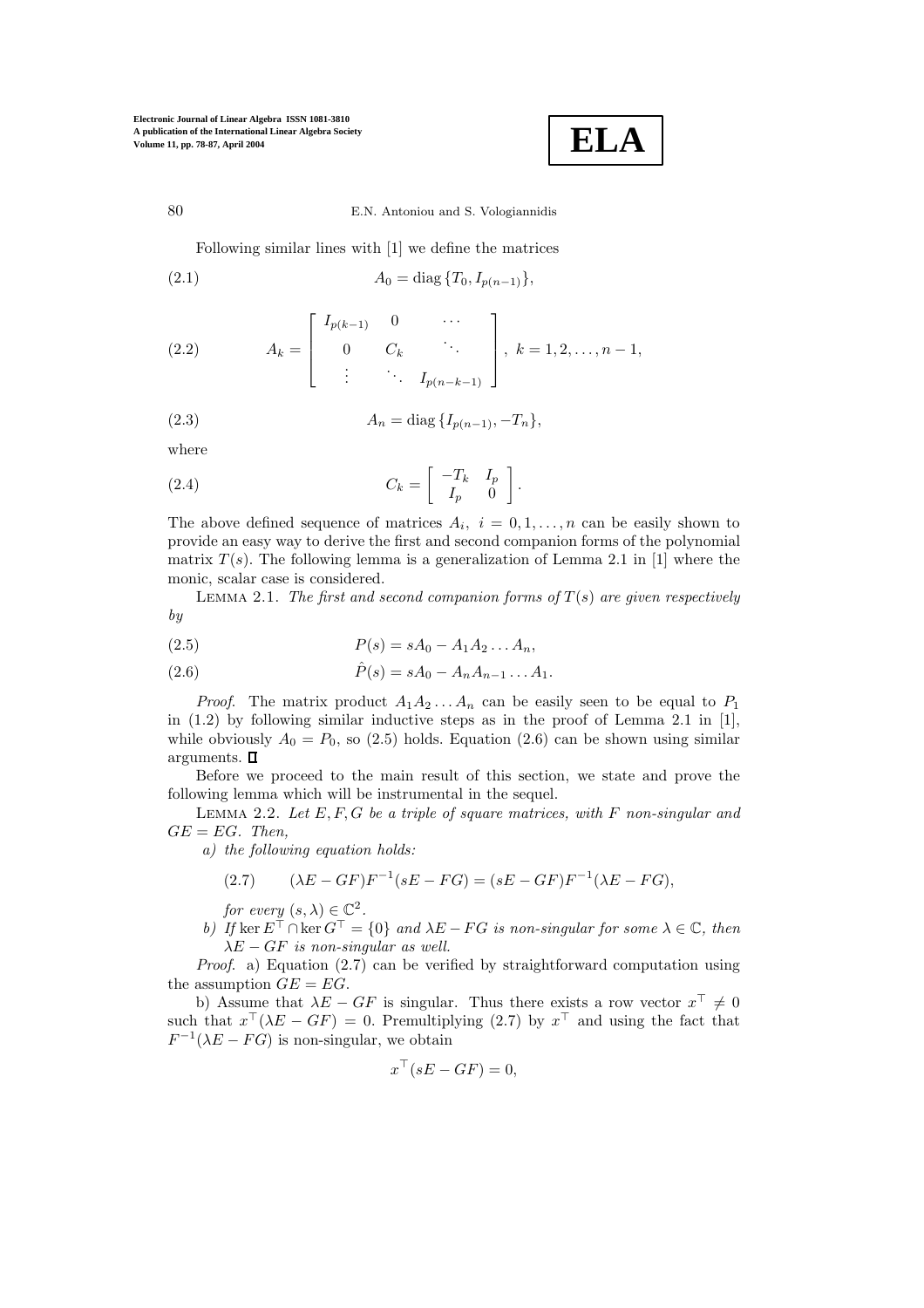**ELA**

A New Family of Companion Forms of Polynomial Matrices 81

for every  $s \in \mathbb{C}$ , or equivalently  $x^{\top}E = 0$  and  $x^{\top}GF = 0$ . Taking into account the invertibility of F,  $x^{\top}GF = 0$  reduces to  $x^{\top}G = 0$ . Thus  $x \in \ker E^{\top} \cap \ker G^{\top} = \{0\}$ which contradicts the assumption  $x^+ \neq 0$ . Hence  $\lambda E - GF$  is non-singular.

The above lemma will be very useful in the sequel, since the proof of our main result, in the polynomial matrix case, requires a slightly different treatment than the one in [1], where the scalar case is considered. The following theorem will serve as the main tool for the construction of the new family of companion forms of  $T(s)$ .

Theorem 2.3. *Let* P(s) *be the first companion form of a regular polynomial matrix*  $T(s)$ *. Then for every possible permutation*  $(i_1, i_2, \ldots, i_n)$  *of the n-tuple*  $(1, 2, \ldots, n)$  *the matrix pencil*  $Q(s) = sA_0 - A_{i_1}A_{i_2} \ldots A_{i_n}$  *is strictly equivalent to* P(s), *i.e., there exist non-singular constant matrices* M *and* N *such that*

$$
(2.8) \t\t P(s) = MQ(s)N,
$$

*where*  $A_i$ ,  $i = 0, 1, 2, \ldots, n$  *are defined in* (2.1), (2.2) and (2.3)*.* 

*Proof.* If  $(i_1, i_2, \ldots, i_n) = (1, 2, \ldots, n)$  then  $(2.8)$  holds trivially, so let

$$
(i_1, i_2, \ldots, i_n) \neq (1, 2, \ldots, n).
$$

Notice that due to the special structure of  $A_i$ 's,  $A_iA_j = A_jA_i$  for  $|i - j| > 1$ . This allows us to rearrange  $A_i$ 's so that

$$
(2.9) \quad A_{i_1}A_{i_2}\ldots A_{i_n} = (A_{j_v+1}A_{j_v+2}\ldots A_n)\ldots (A_{j_1+1}A_{j_1+2}\ldots A_{j_2})(A_1A_2\ldots A_{j_1}),
$$

where  $0 \lt j_1 \lt j_2 \lt \ldots \lt j_v \lt n$ . In order to avoid writing long products we shall adopt the notation  $A_{k,l} = A_k A_{k+1} \dots A_l$ , for  $k \leq l$ . With this notation we can write

$$
Q(s) = sA_0 - A_{j_v+1,n} \dots A_{j_1+1,j_2} A_{1,j_1}.
$$

Note that  $A_i$  is non-singular for  $i = 1, 2, 3, \ldots, n-1$ , so  $A_{k,l}$  is non-singular for  $0 < k \leq l < n$ . Thus  $A_{1,j_1}$  is invertible. Moreover the product  $(A_{j_v+1,n} \ldots A_{j_1+1,j_2})$ commutes with  $A_0$  since it does not contain  $A_1$ , so  $A_0$ ,  $A_{1,j_1}$ ,  $(A_{j_v+1,n} \ldots A_{j_1+1,j_2})$ satisfy the assumptions of Lemma 2.2a) so

$$
(2.10) \tQ_0(\lambda) A_{1,j_1}^{-1} Q_1(s) = Q_0(s) A_{1,j_1}^{-1} Q_1(\lambda), \ \forall (s,\lambda) \in \mathbb{C}^2,
$$

where  $Q_0(s) = Q(s)$  and  $Q_1(s) = sA_0 - A_{1,j_1}(A_{j_v+1,n} \ldots A_{j_2+1,j_3})A_{j_1+1,j_2} = sA_0 (A_{j_v+1,n} \ldots A_{j_2+1,j_3})A_{1,j_2}$ .

Using similar arguments as above, Lemma 2.2a) can be now applied for  $A_0$ ,  $A_{1,j_2}$ ,  $(A_{j_{n}+1,n}\ldots A_{j_{2}+1,j_{3}})$  to obtain

$$
(2.11) \tQ_1(\lambda)A_{1,j_2}^{-1}Q_2(s) = Q_1(s)A_{1,j_2}^{-1}Q_2(\lambda), \ \forall (s,\lambda) \in \mathbb{C}^2,
$$

where

$$
Q_2(s) = sA_0 - A_{1,j_2}(A_{j_v+1,n} \dots A_{j_3+1,j_4})A_{j_2+1,j_3} = sA_0 - (A_{j_v+1,n} \dots A_{j_3+1,j_4})A_{1,j_3}.
$$

Proceeding this way, after  $v$  cyclic permutations we obtain

$$
(2.12) \tQ_{v-1}(\lambda)A_{1,j_v}^{-1}Q_v(s) = Q_{v-1}(s)A_{1,j_v}^{-1}Q_v(\lambda), \ \forall (s,\lambda) \in \mathbb{C}^2,
$$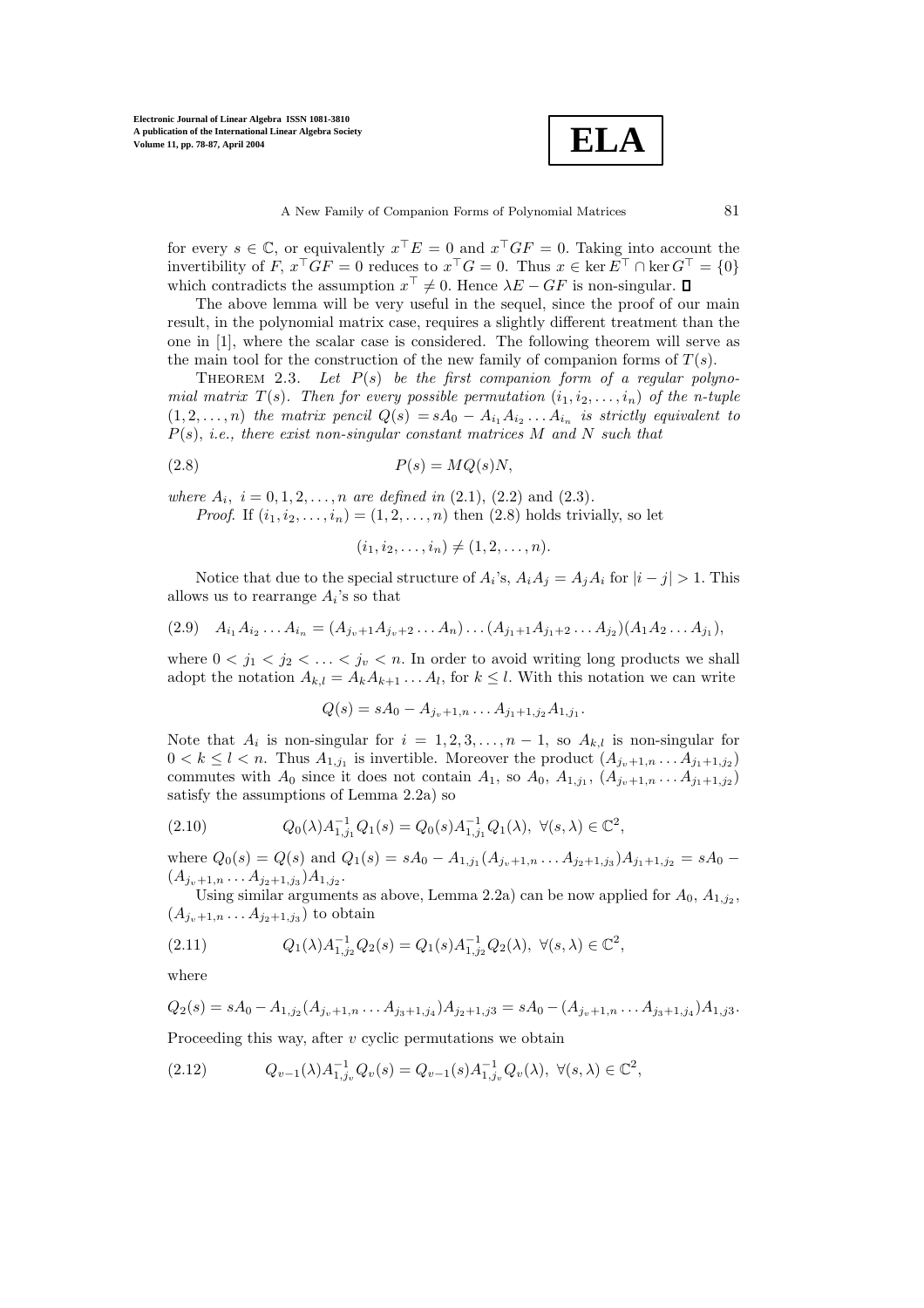

82 E.N. Antoniouand S. Vologiannidis

where  $Q_{v-1}(s) = sA_0 - A_{i_v+1,n}A_{1,i_v}, Q_v(s) = sA_0 - A_{1,i_v}A_{i_v+1,n} = sA_0 - A_{1,n}$  $P(s)$ .

In order to establish (2.8) it remains to show that there exists  $\lambda \in \mathbb{C}$  such that  $Q_i(\lambda)$ ,  $i = 0, 1, \ldots, v$  is non-singular. Indeed, starting from  $Q_v(s) = P(s)$  which is a regular matrix pencil since  $T(s)$  is regular, there exists  $\lambda \in \mathbb{C}$  such that  $Q_v(\lambda)$  is non-singular. In view of the special structure of  $A_i$ 's it is easy to see that ker  $A_0^{\dagger} \cap$  $\ker A_{j_v+1,n}^{\top} = \{0\}^1$ , so Lemma 2.2b) applies for  $A_0, A_{1,j_v}, A_{j_v+1,n}$ . Thus  $Q_{v-1}(\lambda)$  is non-singular. Proceeding, inductively and applying similar arguments one can show that  $Q_i(\lambda)$  is non-singular for every  $i = v - 2, v - 3, \ldots, 0$ .  $\Box$ 

The above theorem states that any matrix pencil of the form  $Q(s) = sA_0 A_i, A_j, \ldots, A_i$  has identical finite and infinite elementary divisor structure with  $T(s)$ . Thus for any permutation  $(i_1, i_2, \ldots, i_n)$  of the n-tuple  $(1, 2, \ldots, n)$  the resulting companion matrices are by transitivity strictly equivalent amongst each other. Furthermore the companion forms arising from Theorem 2.3 can be considered to be strictly equivalent to the polynomial matrix  $T(s)$  in the sense of [11]. Notice, that the members of the new family of companion forms cannot in general be produced by permutational similarity transformations of  $P(s)$  not even in the scalar case (see [1]).

In view of the asymmetry in the distribution of  $A_i$ 's in the constant and first order terms of  $Q(s)$ , it is natural to expect more freedom in the construction of companion forms. In this sense the following corollary is an improvement of Theorem 2.3.

Corollary 2.4. *Let* P(s) *be the first companion form of a regular polynomial matrix*  $T(s)$ *. For any four ordered sets of indices*  $I_k = (i_{k,1}, i_{k,2}, \ldots, i_{k,n_k})$ ,  $k =$  $1, 2, 3, 4$  *such that*  $I_i \cap I_j = \emptyset$  *for*  $i \neq j$  *and*  $\bigcup_{k=1}^{4} I_k = \{1, 2, ..., n-1\}$  *the matrix pencil* 

$$
R(s) = sA_{I_1}^{-1}A_0A_{I_2}^{-1} - A_{I_3}A_nA_{I_4},
$$

*is strictly equivalent to*  $P(s)$ , *where*  $A_{I_k} = A_{i_{k,1}} A_{i_{k,2}} \ldots A_{i_{k,n_k}}$  for  $I_k \neq \emptyset$  and  $A_{I_k} = I$ *for*  $I_k = \emptyset$ .

*Proof.* We first notice that  $A_{I_k}$  are invertible as a product of matrices  $A_i$  with  $0 < i < n$ . Then  $R(s)$  can be written as

$$
R(s) = A_{I_1}^{-1} (sA_0 - A_{I_1} A_{I_3} A_n A_{I_4} A_{I_2}) A_{I_2}^{-1}.
$$

Obviously the pencil  $sA_0 - A_{I_1}A_{I_3}A_{n}A_{I_4}A_{I_2}$  belongs to the family of companion matrices  $Q(s)$  of Theorem 2.3 which is strictly equivalent to  $P(s)$ . Thus

$$
R(s) = A_{I_1}^{-1} Q(s) A_{I_2}^{-1},
$$

which establishes our result.  $\Box$ 

Notice that the inverses of  $A_k$ ,  $k = 1, 2, \ldots, n-1$  have a particularly simple form, that is

$$
A_k^{-1} = \begin{bmatrix} I_{p(k-1)} & 0 & \cdots \\ 0 & C_k^{-1} & \ddots \\ \vdots & \ddots & I_{p(n-k-1)} \end{bmatrix}, k = 1, 2, \ldots, n-1,
$$

<sup>1</sup>In fact ker  $A_0^{\top} \cap \ker B^{\top} = \{0\}$ , for B being any product of  $A_i$ 's for  $1 < i \leq n$ .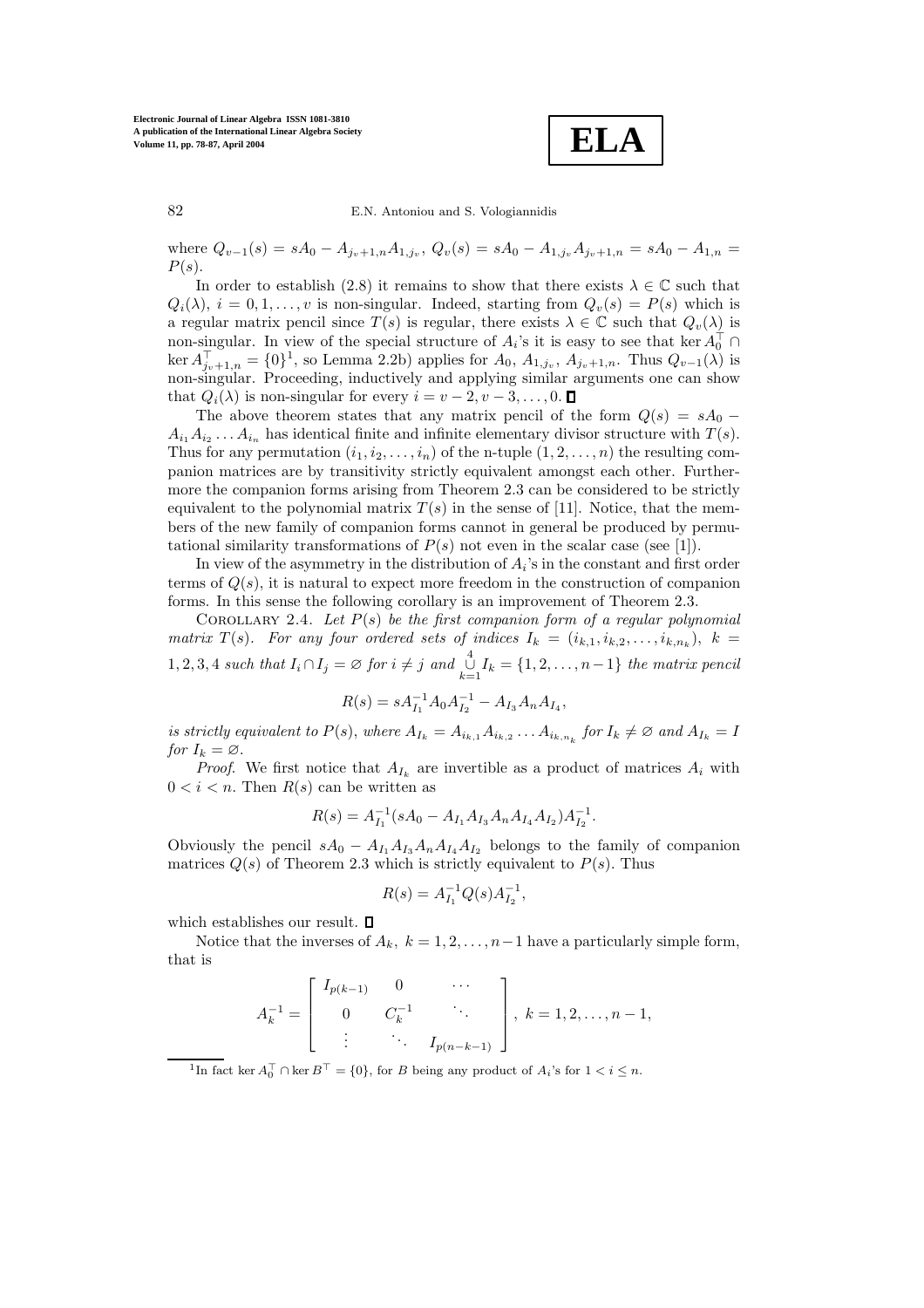

with

$$
C_k^{-1} = \left[ \begin{array}{cc} 0 & I_p \\ I_p & T_k \end{array} \right].
$$

In view of this simple inversion formula, Corollary 2.4 produces a broader class of companion forms than the one derived from Theorem 2.3, which are strictly equivalent (in the sense of [11]) to the polynomial matrix  $T(s)$ . This is justified by the fact that the "middle" coefficients of  $T(s)$  can be chosen to appear either on the constant or first-order term of the companion pencil  $R(s)$ .

The following example illustrates such a case.

EXAMPLE 2.5. Let  $T(s) = T_0s^3 + T_1s^2 + T_2s + T_3$ . We can choose to move the coefficients  $T_1, T_2$  on any term of the companion matrix  $R(s)$ . For instance we can have  $T_1$  on the first order term and  $T_2$  on the constant term of  $R(s)$ , i.e.,

$$
R(s) = sA_0A_1^{-1} - A_2A_3,
$$

or

$$
R(s) = s \left[ \begin{array}{ccc} 0 & T_0 & 0 \\ I & T_1 & 0 \\ 0 & 0 & I \end{array} \right] - \left[ \begin{array}{ccc} I & 0 & 0 \\ 0 & -T_2 & -T_3 \\ 0 & I & 0 \end{array} \right].
$$

**3. Self-adjoint Polynomial Matrix Linearizations.** In this section we consider self-adjoint polynomial matrices of the form  $(1.1)$ . A polynomial matrix  $T(s)$  is said to be self-adjoint if and only if  $T^*(s) = T(s)$ , that is  $T_i^* = T_i$  (see [3], [4]). We shall further assume that the leading coefficient matrix of  $T(s)$  is non-singular, i.e.,  $\det(T_0) \neq 0.$ 

Self-adjoint polynomial matrices are of particular importance in the study of damped oscillatory systems with finite number of degrees of freedom, which can be described by second-order differential equations with self-adjoint (Hermitian) matrix coefficients. The algebraic structure of such systems and the associated polynomial matrices has been extensively studied by many authors and a very rich literature on the subject is available (see for instance [3], [4], [7], [10] and references therein).

A question arising naturally is whether there exist linearizations of a self-adjoint polynomial matrix, which are self-adjoint themselves. Although this seems to be a desirable property for linearizations of self-adjoint polynomial matrices (see [10]) and the structure of self-adjoint matrix pencils has been studied in [5], [6], [9], the above question has not been discussed in the general context of self-adjoint polynomial matrices. Having introduced the new family of companion forms in the previous section, we prove the existence of a particular member possessing this appealing property.

THEOREM 3.1. Let  $T(s)$  be a self-adjoint polynomial matrix of degree n, with  $\det T_0 \neq 0$ . *Then the companion form of*  $T(s)$ 

(3.1) 
$$
R_s(s) = \begin{cases} sA_{odd}^{-1} - A_{even} & \text{for } n \text{ even} \\ sA_{even}^{-1} - A_{odd} & \text{for } n \text{ odd} \end{cases},
$$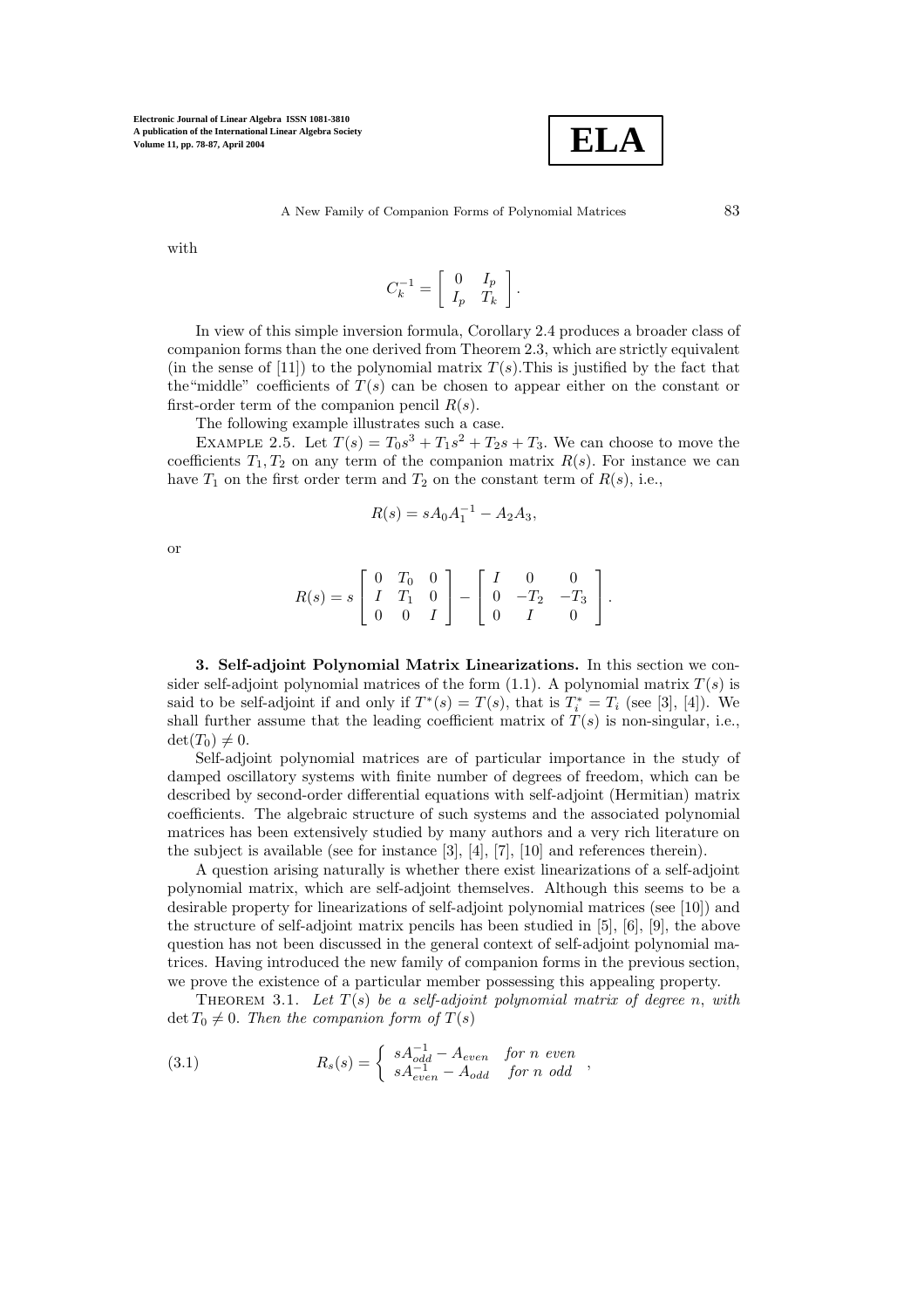**ELA**

84 E.N. Antoniouand S. Vologiannidis

*where*  $A_{even} = A_0^{-1} A_2 A_4 A_6 \ldots$ ,  $A_{odd} = A_1 A_3 A_5 \ldots$ , is a self adjoint polynomial *matrix pencil.*

*Proof.* Notice that the matrices  $A_{2k}$  (resp.  $A_{2k+1}$ ) in  $A_{even}$  (resp.  $A_{odd}$ ) for  $k = 0, 1, \ldots$  commute, so the particular order of indices in  $A_{even}$  (resp.  $A_{odd}$ ) is not significant.

For  $n$  even, applying Corollary 2.4 for the ordered sets of indices

$$
I_1 = \emptyset, I_2 = (1, 3, \dots, n-1), I_3 = (2, 4, \dots, n-2), I_4 = \emptyset,
$$

we take the companion pencil

$$
R(s) = sA_0 A_{odd}^{-1} - A_{I_3} A_n.
$$

Since  $T_0$  is invertible, we easily see that  $R_s(s) = A_0^{-1}R(s)$ , by noting that  $A_{even} =$  $A_0^{-1}A_{I_3}A_n$ . Thus  $R_s(s)$  is a companion form of  $T(s)$ .

Similarly, for  $n$  odd, we choose

$$
I_1 = (2, 4, \dots, n-1), I_2 = \emptyset, I_3 = (1, 3, \dots, n-2), I_4 = \emptyset
$$

and we get the odd case of  $R_s(s)$ .

Now, since  $T_i^* = T_i$ , in view of the special structure of  $A_i$ 's,  $A_i^* = A_i$  for  $i =$  $0, 1, \ldots, n$ . It is easy to verify that

$$
A_{odd}^* = \dots A_5^* A_3^* A_1^* = \dots A_5 A_3 A_1 = A_1 A_3 A_5 \dots = A_{odd},
$$

where again we used the fact that  $A_iA_j = A_jA_i$  for  $|i - j| > 1$ . Similar arguments apply for Aeven, i.e.,

$$
A^*_{even} = A_{even}.
$$

Hence  $R_s^*(s) = R_s(s)$ , which completes the proof.

It easy to see that the proposed self-adjoint linearization of  $T(s)$  has a particularly simple form as shown in the following example:

EXAMPLE 3.2. We illustrate the form of  $R_s(s)$  for  $n = 4$  and  $n = 5$  respectively. For  $n = 4$ ,

$$
R_s(s) = s \begin{bmatrix} 0 & I_p & & \\ I_p & T_1 & & \\ & & 0 & I_p & \\ & & I_p & T_3 \end{bmatrix} - \begin{bmatrix} T_0^{-1} & & & \\ & -T_2 & I_p & \\ & & I_p & 0 & \\ & & & -T_4 \end{bmatrix}.
$$

For  $n = 5$ ,

$$
R_s(s) = s \begin{bmatrix} T_0 & & & & \\ & 0 & I_p & & \\ & I_p & T_2 & & \\ & & I_p & T_4 \end{bmatrix} - \begin{bmatrix} -T_1 & I_p & & & \\ & I_p & 0 & & \\ & & -T_3 & I_p & \\ & & I_p & 0 & \\ & & & -T_5 \end{bmatrix}.
$$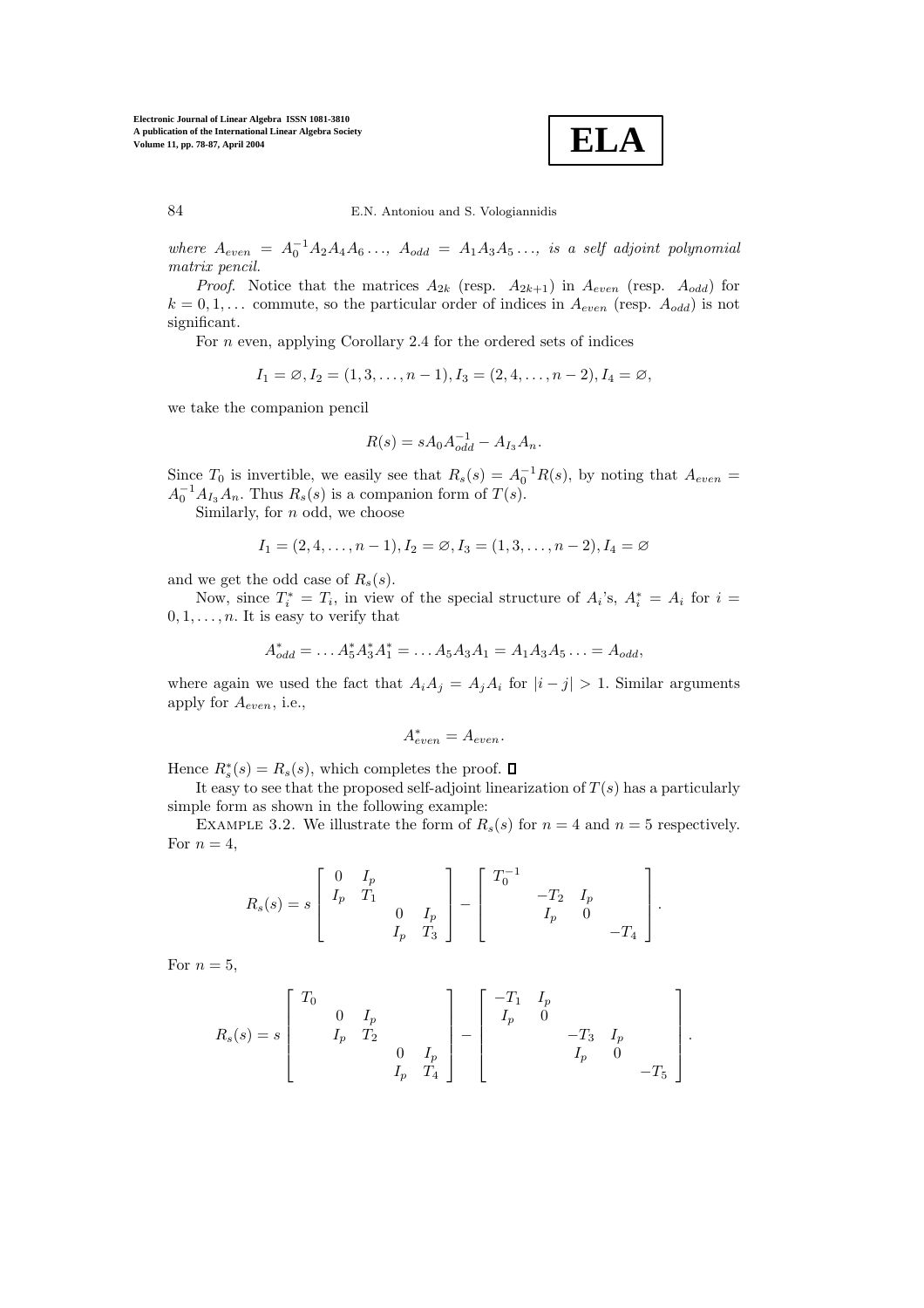

In order to investigate the spectral properties of  $R_s(s)$  it is necessary to introduce some additional notation borrowed from [4, Chapter S.5]. Let  $A \in \mathbb{C}^{r \times r}$  be a constant square matrix. Select a maximal set of eigenvalues  $\{\lambda_1, \lambda_2, \ldots, \lambda_a\}$  containing no conjugate pair and let  $\{\lambda_{a+1}, \lambda_{a+2}, \ldots, \lambda_b\}$  be the distinct real eigenvalues of A. Set  $\lambda_{a+b+j} = \overline{\lambda}_i, j = 1, 2, ..., a$  and let

$$
J = \text{diag}\, [J_i]_{i=1}^{2a+b},
$$

where  $J_i = \text{diag}\left[J_{ij}\right]_{j=1}^{k_i}$  is a Jordan form corresponding to  $\lambda_i$  and  $J_{ij}$  of sizes  $a_{i1} \geq$  $\ldots \ge a_{i,k_i}$  respectively. Define the matrix

(3.2) 
$$
P_{\varepsilon,J} = \begin{bmatrix} 0 & 0 & P_c \\ 0 & P_r & 0 \\ P_c & 0 & 0 \end{bmatrix},
$$

where  $P_c = \text{diag}\left[\text{diag}\left[P_{ij}\right]_{j=1}^{k_i}\right]_{i=1}^a$  and  $P_r = \text{diag}\left[\text{diag}\left[\varepsilon_{ij}P_{ij}\right]_{j=1}^{k_i}\right]_{i=a+1}^{a+b}$ , with  $P_{st}$  being standard involuntary permutation (sip) matrices of sizes  $a_{st} \times a_{st}$ ,  $\varepsilon = \{\varepsilon_{ij}\}\$ is the ordered set of signs for  $i = a + 1, \ldots, a + b, j = 1, \ldots, k_i$  for some  $\varepsilon_{ij} = \pm 1$ .

With the above notation we state the following corollary:

COROLLARY 3.3. Let  $T(s)$  be a self-adjoint polynomial matrix of degree n, with  $\det T_0 \neq 0$ . Then there exists a non-singular matrix X such that

(3.3) 
$$
R_s(s) = XP_{\varepsilon, J}(sI-J)X^*,
$$

*where*  $R_s(s)$  *is the self-adjoint linearization of*  $T(s)$  *defined in* (3.1)*, J is the Jordan canonical form of* AoddAeven *for* n *even (resp.* AevenAodd *for* n *odd) with the structure described above and* Pε,J *the corresponding matrix defined in* (3.2) *for some ordered set of signs* ε*.*

*Proof.* The proof is a straightforward application of [4, Corollary S5.3, p.378].  $\square$ Using the above result we can obtain a factorization of the underlying polynomial matrix  $T(s)$ .

COROLLARY 3.4. Let  $T(s)$  be a self-adjoint polynomial matrix of degree n, with  $\det T_0 \neq 0$  and  $R_s(s)$  be the companion matrix described in Theorem 3.1. Then  $T(s)$ *can be factored as*

(3.4) 
$$
T(s) = U(s)P_{\varepsilon,J}(sI-J)U^*(s),
$$

*where*  $U(s)$  *is left unimodular (i.e., rank* $U(s) = p$ *, for every*  $s \in \mathbb{C}$ ) polynomial matrix *and* J*,* Pε.J *,* ε *as in Corollary* 3.3*.*

*Proof.* Let  $k = \left[\frac{n}{2}\right]$ . Define the polynomial matrix  $U_n(s)$  as follows

$$
U_n(s) = \begin{cases} \begin{bmatrix} s^k I_p & Q_1 & s^{k-1} I_p & Q_2 & \dots & sI_p & Q_k & I_p \end{bmatrix}, \text{ for } n \text{ odd} \\ \begin{bmatrix} T_0 s^k & U_{n-1} \end{bmatrix}, \text{ for } n \text{ even}, \end{cases}
$$

where

$$
Q_i = \sum_{j=0}^{2i-1} T_j s^{k+i-j}, i = 1, \dots, k.
$$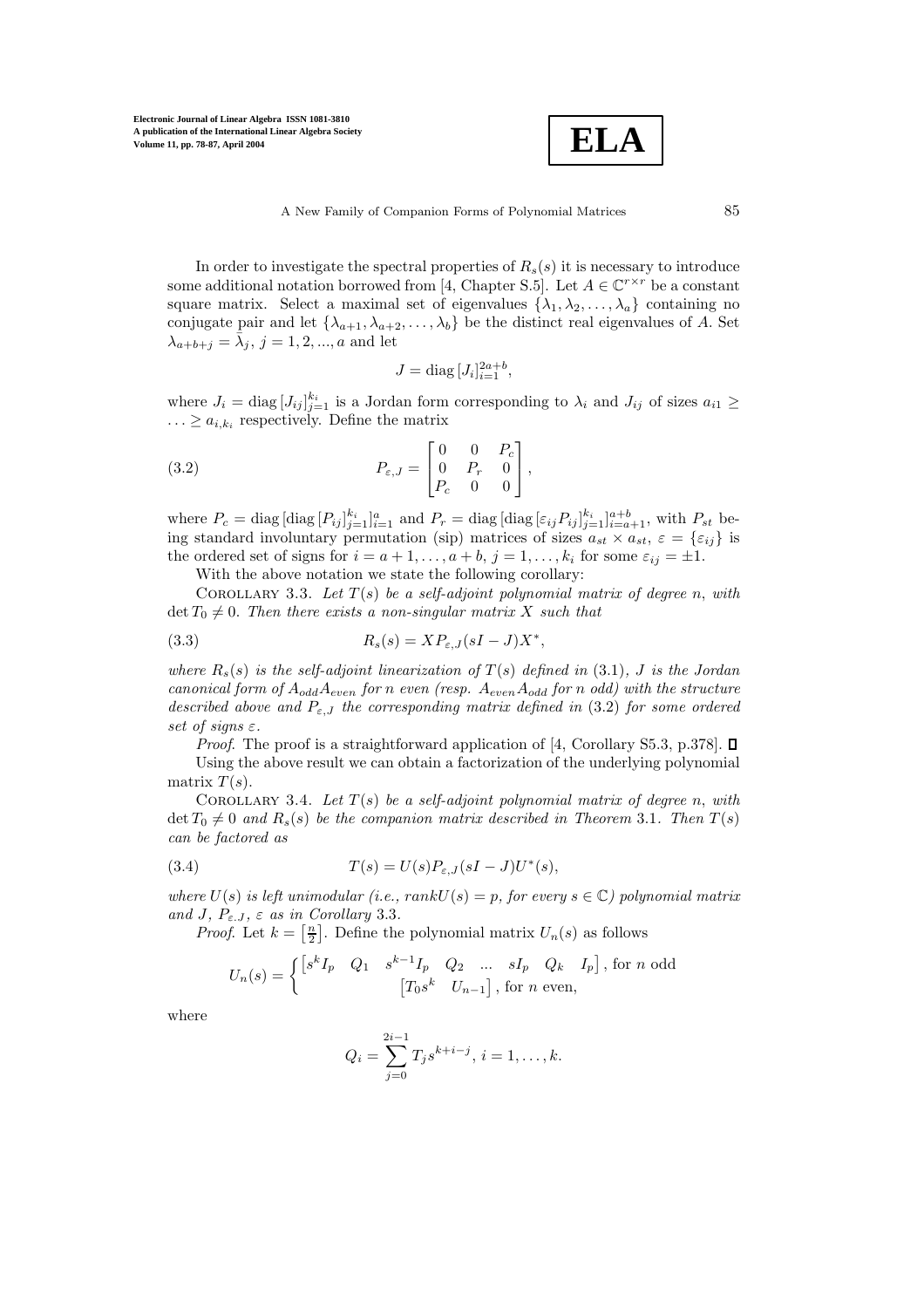

86 E.N. Antoniouand S. Vologiannidis

Then it can be seen by straightforward computations that

(3.5) 
$$
U_n(s)R_s(s)U_n^*(s) = T(s),
$$

while  $U_n(s)$  is obviously left unimodular. Setting  $U(s) = U_n X$ , where X is as in (3.3), establishes  $(3.4)$ .  $\Box$ 

Example 3.5. Consider the self-adjoint polynomial matrix (see [4, Example 10.4])

$$
T(s) = \begin{bmatrix} s^4 + 1 & 2s^2 \\ 2s^2 & s^4 + 1 \end{bmatrix}.
$$

The self-adjoint linearization of  $T(s)$  is given by

$$
R_s(s) = s \begin{bmatrix} 0 & I_2 & & \\ I_2 & 0 & & \\ & & 0 & I_2 \\ & & I_2 & 0 \end{bmatrix} - \begin{bmatrix} I_2 & & & \\ & -2S & I_2 & \\ & I_2 & 0 & \\ & & -I_2 \end{bmatrix},
$$

where  $S = \begin{bmatrix} 0 & 1 \\ 1 & 0 \end{bmatrix}$ . Then

$$
R_s(s) = XP_{\varepsilon, J}(sI-J)X^*,
$$

where

$$
X = \frac{1}{4\sqrt{2}} \begin{bmatrix} -i & -2 & -1 & -2 & -1 & 2 & i & -2 \\ -i & -2 & 1 & 2 & 1 & -2 & i & -2 \\ -3 & 2i & -3 & -2 & 3 & -2 & -3 & -2i \\ -3 & 2i & 3 & 2 & -3 & 2 & -3 & -2i \\ -1 & -2i & 1 & -2 & -1 & -2 & -1 & 2i \\ -1 & -2i & -1 & 2 & 1 & 2 & -1 & 2i \\ 3i & -2 & -3 & 2 & -3 & -2 & -3i & -2 \\ 3i & -2 & 3 & -2 & 3 & 2 & -3i & -2 \end{bmatrix}, P_{\varepsilon,J} = \begin{bmatrix} S & 0 & S \\ 0 & S & 0 & 0 \\ 0 & S & 0 & 0 & 0 \\ 0 & 0 & 0 & 0 & 0 \\ 0 & 0 & 0 & 0 & 0 & 0 \\ 0 & 0 & 0 & 0 & 0 & 0 \\ 0 & 0 & 0 & 0 & 0 & 0 \\ 0 & 0 & 0 & 0 & 0 & 0 \\ 0 & 0 & 0 & 0 & 0 & 0 \\ 0 & 0 & 0 & 0 & 0 & 0 \\ 0 & 0 & 0 & 0 & 0 & 0 \\ 0 & 0 & 0 & 0 & 0 & 0 \\ 0 & 0 & 0 & 0 & 0 & 0 \\ 0 & 0 & 0 & 0 & 0 & 0 \\ 0 & 0 & 0 & 0 & 0 & 0 \\ 0 & 0 & 0 & 0 & 0 & 0 \\ 0 & 0 & 0 & 0 & 0 & 0 \\ 0 & 0 & 0 & 0 & 0 & 0 \\ 0 & 0 & 0 & 0 & 0 & 0 \\ 0 & 0 & 0 & 0 & 0 & 0 \\ 0 & 0 & 0 & 0 & 0 & 0 \\ 0 & 0 & 0 & 0 & 0 & 0 \\ 0 & 0 & 0 & 0 & 0 & 0 \\ 0 & 0 & 0 & 0 & 0 & 0 \\ 0 & 0 & 0 & 0 & 0 & 0 \\ 0 & 0 & 0 & 0 & 0 & 0 \\ 0 & 0 & 0 & 0 & 0 & 0 \\ 0 & 0 & 0 & 0 & 0 & 0 \\ 0 & 0 & 0 & 0 & 0 & 0 \\ 0 & 0 & 0 & 0 & 0 & 0 \\ 0 &
$$

$$
J = \text{diag}\left\{ \begin{bmatrix} i & 1 \\ 0 & i \end{bmatrix}, \begin{bmatrix} 1 & 1 \\ 0 & 1 \end{bmatrix}, \begin{bmatrix} -1 & 1 \\ 0 & -1 \end{bmatrix}, \begin{bmatrix} -i & 1 \\ 0 & -i \end{bmatrix} \right\},\right\}
$$

is the Jordan canonical form of  $A_{odd}A_{even}$ . Using equation (3.5) we compute

$$
U_4(s)=\left[\begin{array}{cccccc}s^2&0&s&0&s^2&0&1&0\\0&s^2&0&s&0&s^2&0&1\end{array}\right],
$$

and from Corollary 3.4 we get the factorization

$$
T(s) = U(s)P_{\varepsilon,J}(sI-J)U^*(s),
$$

where  $U(s) = U_4(s)X$ .